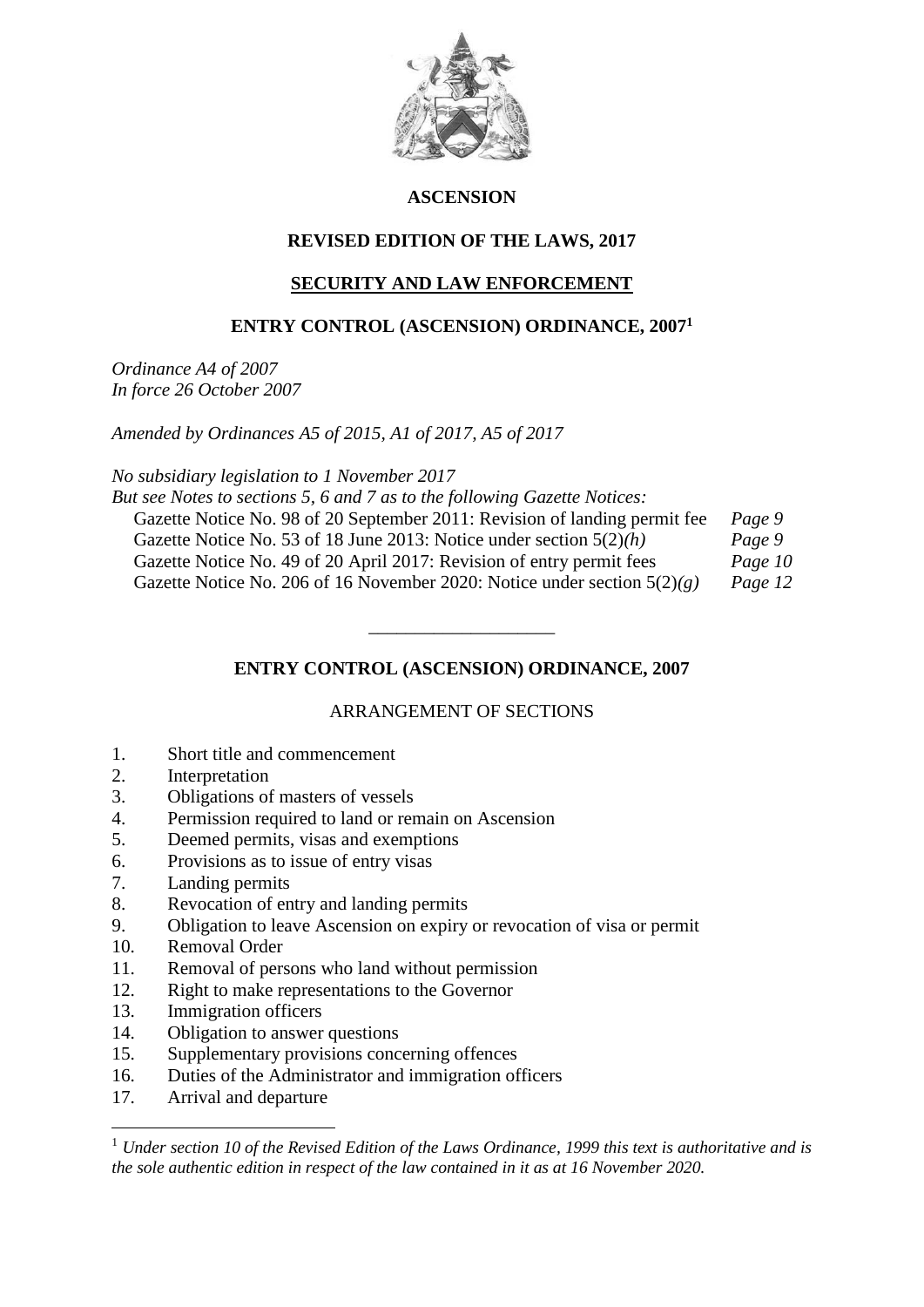- 18. Rules and forms
- 19. Repeal and transitional provisions

AN ORDINANCE to regulate entry to Ascension and for connected or incidental purposes.

#### **Short title and commencement**

**1.** This Ordinance may be cited as the Entry Control (Ascension) Ordinance 2007 and comes come into force on 26th October 2007.

### **Interpretation**

**2.** In this Ordinance, unless the context otherwise requires—

- **"captain"** or **"master",** in relation to a water-borne vessel, means any person (other than a pilot or harbourmaster) having charge, control or command of the vessel; and, in relation to an aircraft, includes the person in command or in charge of it;
- **"crew"** in relation to a ship or aircraft, means all persons actually employed in the working or service of the ship or aircraft, including the captain, and **"member of the crew"**  is to be construed accordingly;
- **"entry visa"** means any permission given under section 6, or deemed to have been given under section 5;
- **"immigration officer"** means a person appointed as such by the Administrator under section 13;
- **"landing permit"** means any permission given under section 7;
- **"vessel"** includes every description of vessel used in navigation, including any and all craft and aircraft.

## **Obligations of masters of vessels**

**3. (1)** A master of a vessel who intends to land or put ashore on Ascension any thing or person, must, before entering the territorial waters or the airspace of Ascension, obtain the permission of the Administrator or an immigration officer to do so.

**(2)** The master of a vessel must, upon being requested by the Administrator or an immigration officer to do so, provide him or her with a list of the names, dates of birth, and nationalities of all passengers and other persons on board the vessel who intend to land on Ascension, and any other information that is required concerning them.

**(3)** A master of a vessel who fails to comply with this section commits an offence. Penalty: A fine of £5,000 or imprisonment for 12 months, or both.

## **Permission required to land or remain on Ascension**

**4. (1)** Subject to this Ordinance, there is no entitlement for any person to land or remain on Ascension.

- **(2)** A person who-
- *(a)* lands or remains on Ascension; or
- *(b)* having landed on Ascension, remains on the island after the departure of the means of conveyance by which the person arrived,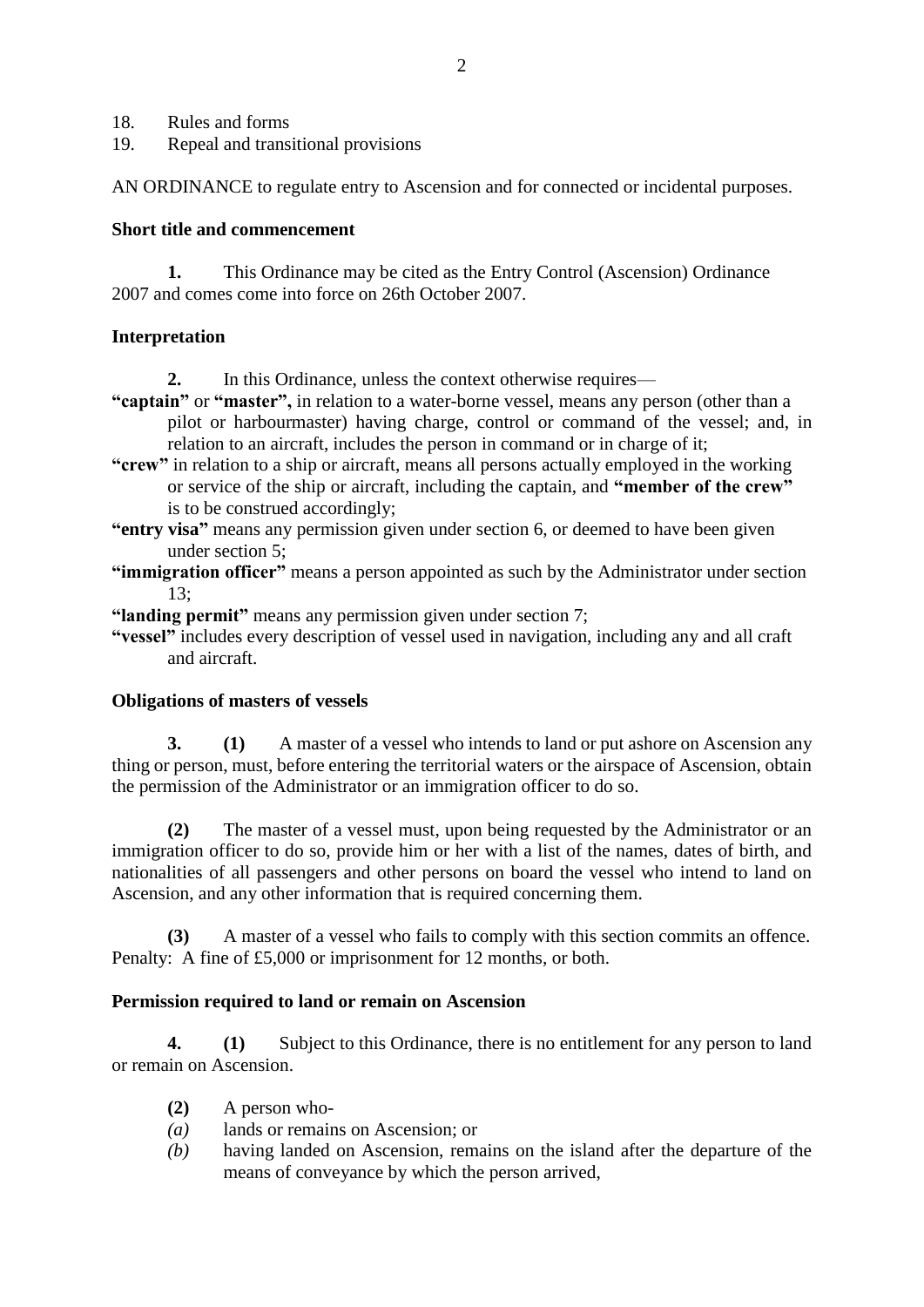without, in either case, having either a landing permit issued by an immigration officer or an entry visa issued by the Administrator, commits an offence.

Penalty: A fine of £5,000 or imprisonment for 12 months, or both.

**(3)** For the purposes of this section, a person who lands on Ascension but remains in a secure area approved by the Administrator for the temporary accommodation of passengers who are in transit, is deemed not to have landed on Ascension.

**(4)** *Omitted*

<u>.</u>

## **Deemed permits, visas and exemptions**

**5. (1)** A person who remains on Ascension after the departure of the means of conveyance by which the person arrived, or after the expiry of an entry visa or a landing permit, but does so because the person –

- *(a)* is detained in Ascension in lawful custody;
- *(b)* is required by law to remain in Ascension;
- *(c)* landed at Ascension because of misadventure at sea or in the air; or
- *(d)* is unable by reason of illness or injury to make application for an entry permit, and remains in Ascension by reason of such illness or injury as certified by a medical practitioner;

is deemed to have been granted an entry visa which expires when the reason for the person's remaining in Ascension ceases to exist.

- **(2)** The following groups of persons are exempt from sections 4 and 6:
- *(a)* active members of Her Majesty's Armed Forces;
- *(b)* persons in the service of the Crown in right of Her Majesty's Government of Ascension;
- *(c)* persons in the service of the Crown in right of Her Majesty's Governments of the United Kingdom, of the Falkland Islands, of St Helena, or of Tristan da Cunha, when visiting Ascension in connection with their official duties;
- *(d)* persons in the service of the Government of the United States of America, or of a contractor of that Government, as provided for by Article XII of the Bahamas Long Range Proving Ground Agreement dated 25 June 1956;
- *(e)* persons in the service of the North Atlantic Treaty Organisation when visiting Ascension in connection with their official duties;
- *(f)* exempt dependants, as defined in subsection (3); and
- *(g)* any other persons or classes of persons the Governor from time to time, by notice in the *Gazette,* appoints. 2

**(2A)** If a person arrives at Ascension as member of the crew of a ship or an aircraft under a commercial agreement with Her Majesty's Government of Ascension, requiring him or her to leave on that ship or aircraft as a member of that crew, that person may without leave enter Ascension and remain until departure of the ship or aircraft on which he or she is so required to leave, unless that person has in the last 3 years been refused leave to enter Ascension and has not since been given leave to enter or remain on Ascension.

*<sup>2</sup> See Gazette Notice No. 53 of 18 June 2013 for exemption of persons in the service of the Crown and their dependants*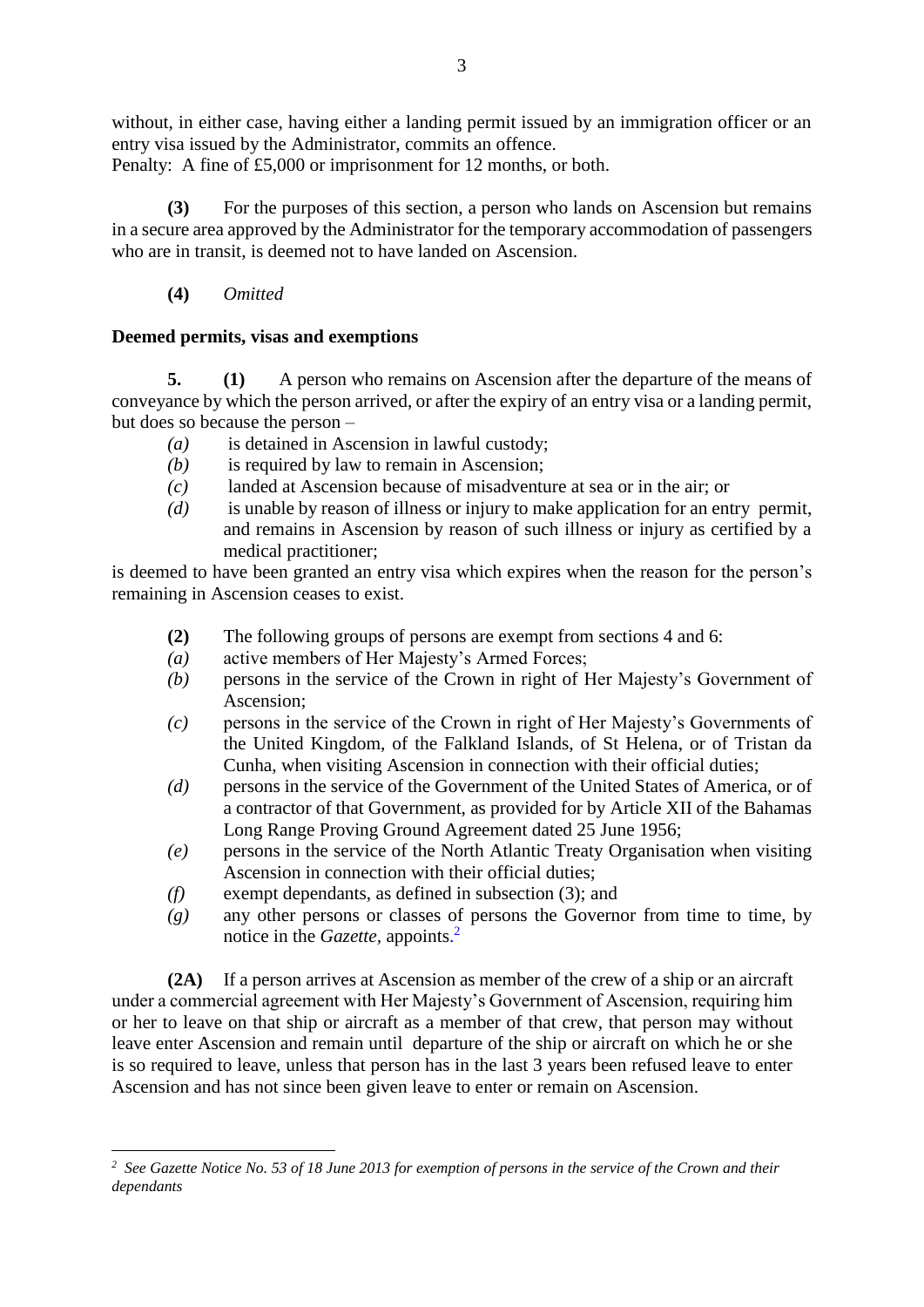**(3)** For the purposes of subsection (2), **"exempt dependant"** means a person who is—

- *(a)* the spouse or long term partner of; or
- *(b)* a child under the age of 18 who is normally resident with,

a person described in subsection (2)*(a)*, *(c)*, *(d)* or *(e)*, and in respect of whom that person's employer provides transport to Ascension, living accommodation, and repatriation.

### **Provisions as to issue of entry visas**

**6. (1)** Every application for an entry visa must be in writing in a form the Administrator from time to time approve for the purpose, and the Administrator may approve different forms for use in different circumstances.

**(2)**<sup>3</sup> There is payable for and in respect of every entry visa, a fee in a sum the Administrator, by notice in the Gazette, from time to time specifies.

**(2A)** The Administrator may waive any fee payable under subsection (2) in any particular case or category of cases, if he or she considers it appropriate to do so.

**(3)** The Administrator may issue an entry visa, either unconditionally or with such conditions as he or she considers necessary or, may refuse the application.

**(4)** An entry visa is valid for the period specified in it; if no period is specified, the permit is valid for 30 days from the day on which it is issued.

**(5)** The Administrator may from time to time vary an entry visa either by changing its period of validity or by amending any condition of it.

**(6)** The Administrator may delegate any powers and duties conferred upon the Administrator by this section to the Chief Immigration Officer to exercise on behalf of the Administrator, subject to any conditions, exemptions and qualifications the Administrator imposes.

## **Landing permits**

<u>.</u>

**7. (1)** The Administrator may authorise an immigration officer (or all immigration officers) to grant a landing permit to any person, that is permission to land on Ascension during a time specified on the landing permit.

**(2)**<sup>4</sup> There is payable for each landing permit a fee in a sum the Administrator, by notice in the *Gazette,* from time to time specifies.

## **Revocation of entry and landing permits**

**8. (1)** An entry visa or a landing permit may be revoked by the Administrator  $if =$ 

*(a)* the terms of the permit so provide;

*<sup>3</sup> See entry visa fees specified by Gazette Notice No. 49 of 20 April 2017*

*<sup>4</sup> See landing permit fees specified by Gazette Notice No. 98 of 20 September 2011*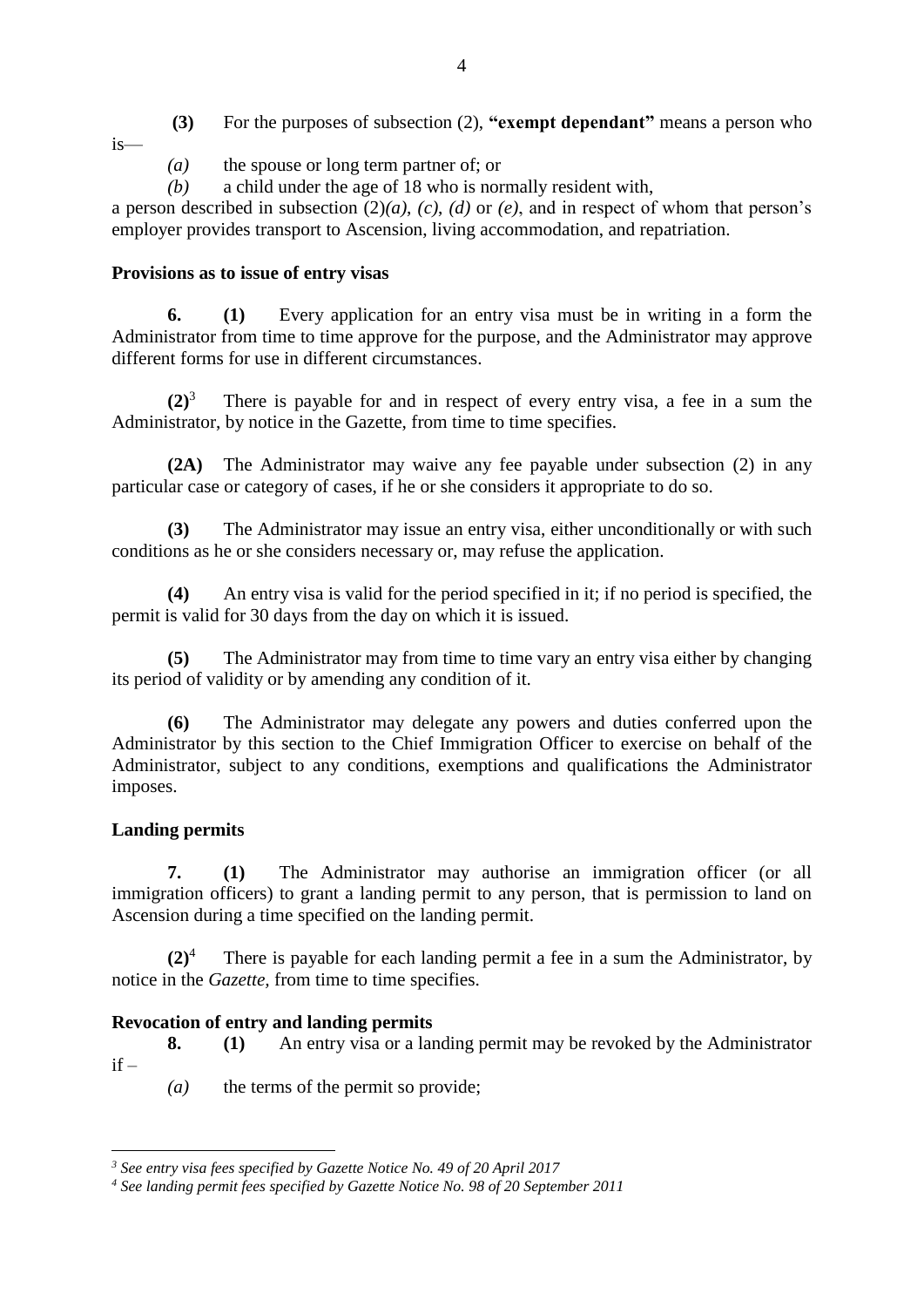- *(b)* the person to whom it was granted has broken a condition attached to the permit or has been convicted, on Ascension, of any offence punishable by imprisonment for 6 months more;
- *(c)* the person to whom it was granted lacks adequate means of support for the person and the person's dependants, if any;
- *(d)* it appears to the Administrator that the person to whom it was granted is a risk to the security of Ascension;
- *(e)* it appears to the Administrator that the person to whom it was granted is suffering from a contagious or infectious disease, or from any physical or mental illness which is likely to require medical treatment for which the medical facilities available in Ascension are inadequate;
- *(f)* the person to whom it was granted has failed to submit to a medical examination when so required;
- *(g)* the person to whom it was granted obtained it by fraud, false representation or concealment of any material fact; or
- *(h)* the person to whom it was granted is a person whose continued presence in Ascension would, for any other reason, in the opinion of the Administrator be undesirable in the public interest.

**(2)** An entry visa or landing permit may be revoked or cancelled by the Administrator, whether a person is on or off Ascension, where there has been a material change in circumstances since the entry visa or landing permit was granted.

### **Obligation to leave Ascension on expiry or revocation of visa or permit**

**9.** A person who fails to leave Ascension as soon as it is practicable for the person to do so after the expiry or revocation of the person's entry visa or landing permit. Penalty: A fine of £5,000 or imprisonment for 12 months, or both.

## **Removal Order**

**10. (1)** The Administrator may order that any person who is on Ascension in contravention of this Ordinance is to be removed from Ascension.

**(2)** An order under subsection (1) may provide that the person in respect of whom it is made is to be arrested and detained until a suitable vessel is available for his or her removal and he or she is placed on board such vessel; and this order is sufficient authority  $for -$ 

- *(a)* any police officer or immigration officer to arrest and detain the person and place him or her upon such vessel; and
- *(b)* the person's detention on that vessel while it is in Ascension or the airspace or territorial waters of Ascension.

**(3)** An order under subsection (1) may provide that all or any part of the money or other property of the person in respect of whom it has been made is to be forfeited to the Crown and applied to the purposes of defraying any expense incurred by any public officer in and about the maintenance of the person and his or her removal from Ascension.

#### **Removal of persons who land without permission**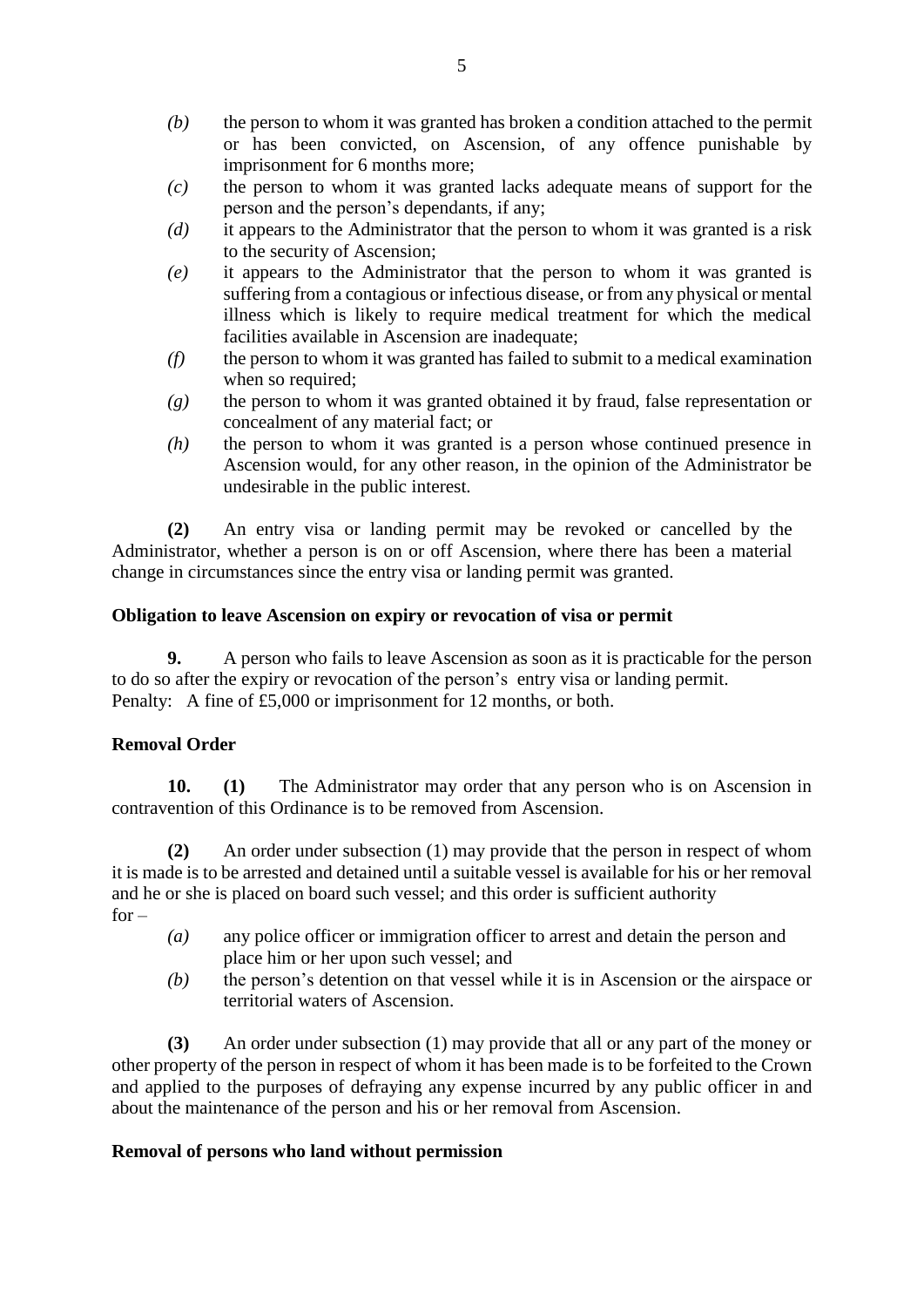**11. (1)** If a person has landed on Ascension without having first been granted an entry visa, and is not granted such a permit (or a landing permit) on arrival, the Administrator may order the captain of the vessel in which the person arrived to remove the person from Ascension in that vessel.

**(2)** Any captain of a vessel who fails, without reasonable excuse, to comply with any directions given under subsection (1) commits an offence. Penalty: A fine of £5,000 or imprisonment for 12 months, or both.

### **Right to make representations to the Governor**

**12. (1)** A person whose entry visa or landing permit is revoked, or whoas a removal order made against him or her, or whose application for an entry visa is refused or is granted subject to conditions, has the right to make written representations to the Governor; but the fact of entering any appeal against a conviction, or of making or desiring to make written representations to the Governor, does not operate as a postponement or stay of execution of the conviction, order, refusal or revocation, unless the Governor so orders.

**(2)** The Governor may, after considering any representations made under subsection (1), and acting in his or her discretion, either confirm or revoke the decision or order (as the case may be) which is the subject of the representations, and may give such ancillary directions as the Governor considers appropriate.

### **Immigration officers**

**13. (1)** The Administrator may appoint such number of immigration officers as are necessary for carrying into effect the provisions of this Ordinance, and must designate one of them to be the Chief Immigration Officer.

**(2)** Every police officer, by virtue of his or her office, has all the powers and functions of an immigration officer.

**(3)** For the purpose of exercising his or her functions under this Ordinance an immigration officer –

- *(a)* has the powers and is entitled to the privileges and immunities of a police officer;
- *(b)* may, without a search warrant, enter upon and search any vessel within Ascension or its territorial waters;
- *(c)* may interrogate—
	- (i) any person who desires to enter or leave Ascension;
	- (ii) any person the officer has reasonable grounds for believing to have contravened, or to be about to contravene or attempt to contravene, any provision of this Ordinance;
	- (iii) any person the officer has reason to believe has knowledge relating to any matter that might affect any investigation into any contravention or suspected contravention of this Ordinance; or
	- (iv) any person the officer has reason to believe has knowledge relating to any of the grounds on which the Administrator may revoke an entry visa or landing permit under section 8;
- *(d)* may search the person and property of any such person as is mentioned in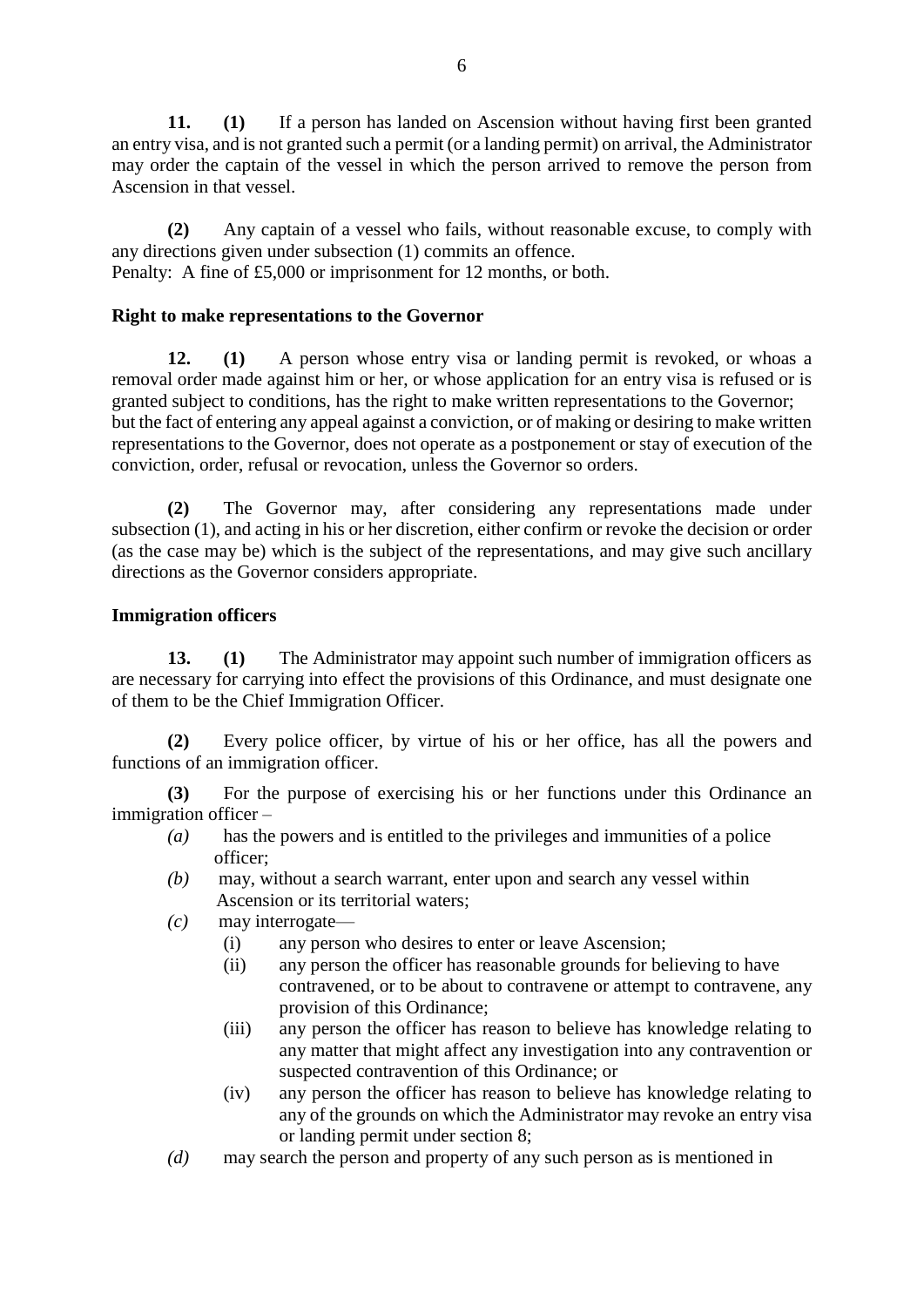paragraph *(c)* and seize anything found as a result of such search which the officer believes is or may be evidence in relation to any such offence as is mentioned in that paragraph;

- *(e)* may, if there is reasonable cause to believe that a person has entered Ascension in contravention of this Ordinance and the vessel from which such person has landed is on the point of departure, detain the person and deliver him or her to the custody of the master of the vessel and require the master to receive and keep such person on board;
- *(f)* may prevent any person from entering or remaining in Ascension unlawfully;
- *(g)* may arrest, without a warrant, any person the officer has reasonable cause to suspect has committed or is about to commit an offence against this Ordinance.

**(4)** It is the duty of the Chief Immigration Officer to ensure that every vessel arriving at Ascension is met by a sufficient number of immigration officers to enforce the provisions of this Ordinance and to ensure that a passenger manifest is provided.

### **Obligation to answer questions**

**14. (1)** Any person requiring entry to Ascension must produce a valid national passport or other acceptable travel document that satisfactorily establishes that person's identity and nationality.

- **(2)** Any person entering or intending to enter Ascension must, if required,—
- *(a)* answer fully and truthfully all questions and inquiries tending directly or indirectly to establish that person's identity, nationality or occupation or bearing on any of the matters mention in this Ordinance, or any notice given or made under it; and
- *(b)* disclose and produce on demand all documents in his or her possession in relation to such matters.

 **(3)** A person who fails to satisfy the decision maker as to his or her identity or nationality must be refused entry and commits an offence. Penalty: A fine of £1,000 or imprisonment for a period of 12 months, or both.

**(4)** A person who makes a false statement or representation, or produces or furnishes or has produced or furnished, or allows to be produced or furnished, any document, whether or not material to the application or whether or not it was to the person's knowledge with a view to gaining entry to Ascension, must be refused entry and commits an offence. Penalty: A fine of £1,000 or imprisonment for a period of 12 months, or both.

**(5)** A person who has previously been refused entry to Ascension due to a false statement or representation must be refused entry for a period of at least 3 years from the date of that previous refusal.

#### **Supplementary provisions concerning offences**

- **15. (1**) It is an offence for a person to –
- *(a)* obstruct the Administrator or any immigration officer in the execution of his or her duties under this Ordinance; or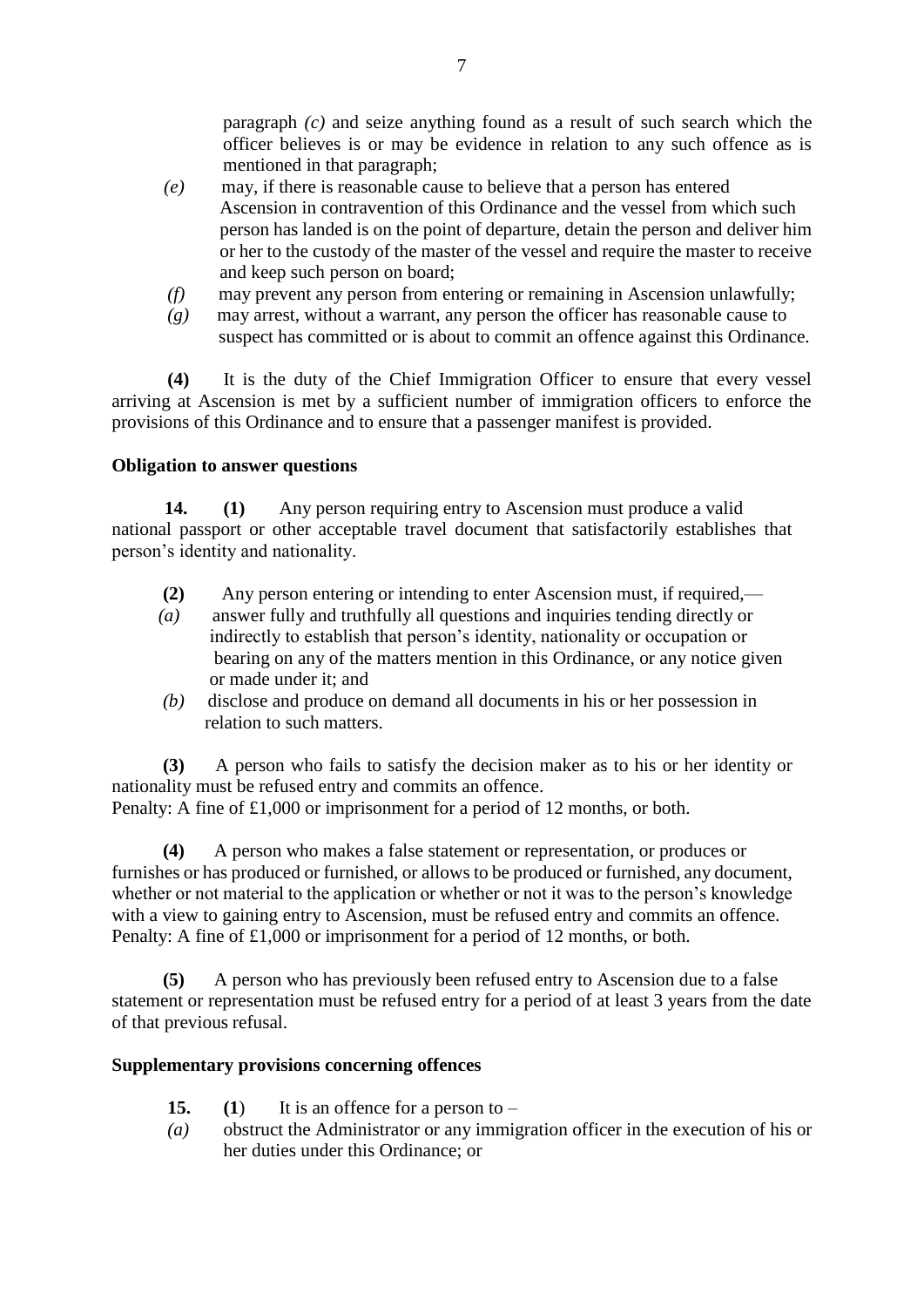*(b)* aid, abet, counsel, procure, or otherwise assist any person to commit an offence under this Ordinance.

Penalty: A fine of £2,500 or imprisonment for 18 months, or both.

**(2)** *Omitted*

**(3)** Subject to subsection (4), the court by or before which a person is convicted for an offence against section 3(3) or section 11(2) may order the forfeiture of the vessel used or (in the case of an attempt to commit an offence) intended to be used in connection with the offence if the convicted person –

- *(a)* owned the vessel at the time the offence was committed;
- *(b)* was at that time a director, secretary, manager or other responsible officer of a company which owned the vessel;
- *(c)* was at that time in possession of the vessel under a hire-purchase agreement;
- *(d)* was at that time a director, secretary, manager or other responsible officer of a company which was in possession of the vessel under a hire-purchase agreement;
- *(e)* was at that time a charterer of the vessel; or
- *(f)* committed the offence while acting as master of the vessel.

**(4)** If a person who claims to have an interest in a vessel applies to a court to make representations on the question of forfeiture, the court may not make an order under subsection (3) in respect of the vessel unless that person has been given an opportunity to show cause why such an order should not be made.

#### **Duties of the Administrator and immigration officers**

**16. (1**) The Administrator must, in the exercise of his or her powers under this Ordinance, comply with any general or specific instructions the Governor from time to time addresses to the Administrator.

**(2)** Immigration officers must, in the exercise of their powers and performance of their functions under this Ordinance, comply with any general or specific instructions the Governor or the Administrator from time to time addresses to them.

#### **Arrival and departure**

- **17. (1**) Every person landing on Ascension must present himself or herself –
- *(a)* if, before he or she disembarks, an immigration officer boards the vessel on which he or she arrived in Ascension - to that immigration officer;
- *(b)* in every other case to an immigration officer as soon as it is practicable to do so (and, in any event, within 12 hours) after landing;

and (in either case) must complete an Arrival Card in a form approved by the Administrator.

**(2)** Every person intending to leave Ascension must present himself or herself to an immigration officer, and must complete a Departure Card in a form approved by the Administrator.

**(3)** A person who fails to comply with the foregoing provisions of this section commits an offence.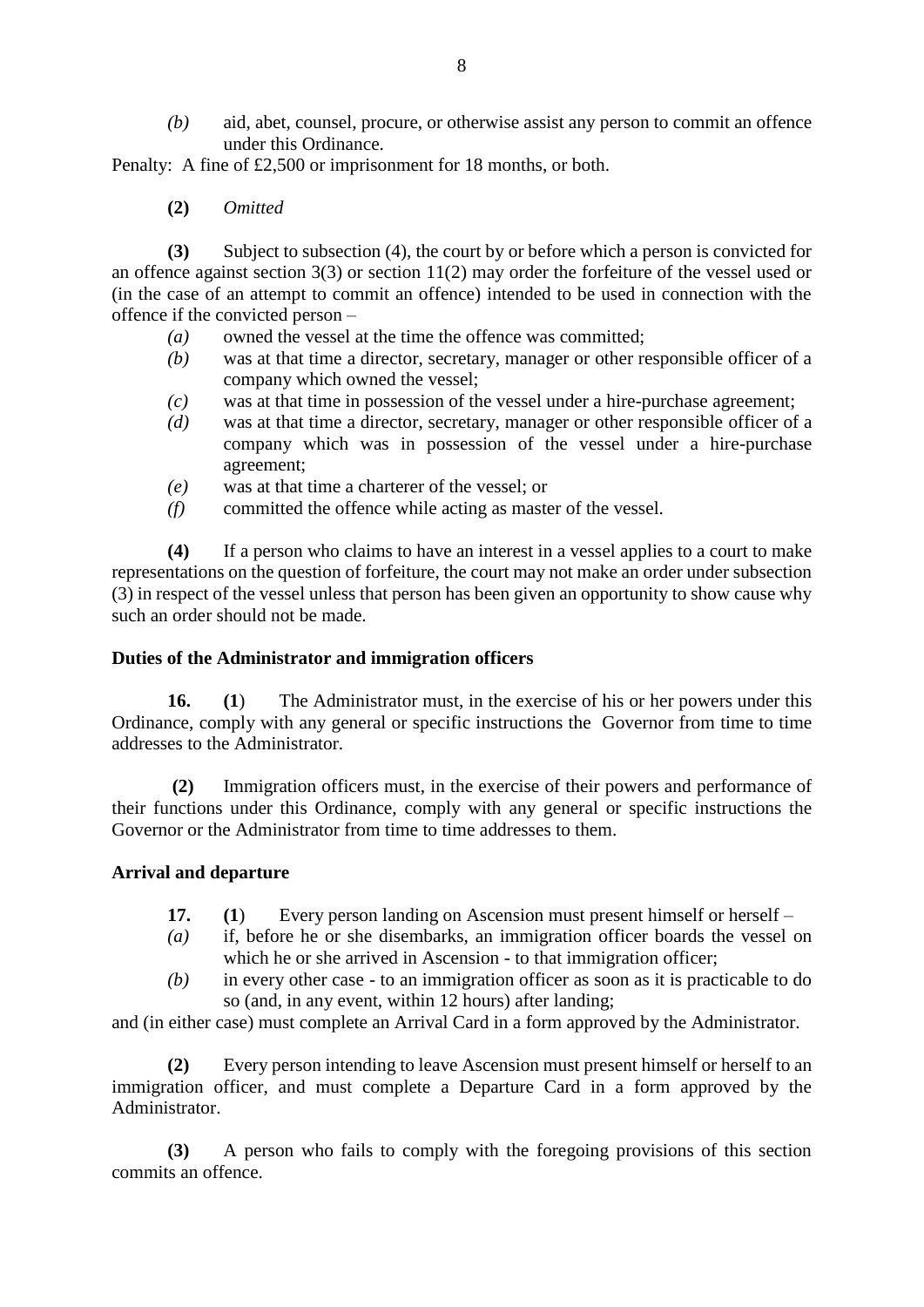Penalty: A fine of £1,000.

#### **Rules and forms**

**18. (1)** The Governor may make rules generally for the better carrying into effect of this Ordinance.

**(2)** Except where a form is prescribed by rules made under subsection (1), the forms to be used for the purposes of this Ordinance are such forms as the Administrator from time to time approves.

#### **Repeal and transitional provisions**

**19. (1)** The Entry Control (Ascension) Ordinance, 1990 is repealed.

**(2)** Any entry visa granted, or deemed to be granted, before the commencement of this Ordinance and remaining in force immediately prior to such commencement, remains in force and has effect (until its expiry or earlier revocation) as if it had been granted under this Ordinance.

\_\_\_\_\_\_\_\_\_\_\_\_\_\_\_\_\_\_\_\_\_\_\_\_\_

## **Gazette Notice No. 98 of 20 September 2011**

#### **ENTRY CONTROL (ASCENSION) ORDINANCE, 2007**

#### **Revision of Landing Permit Fee**

I, the Administrator, acting in accordance with section 7(2) of the Entry Control (Ascension) Ordinance, 2007 hereby direct that with effect from the 1st day of October, 2011, the fee payable for a Landing Permit shall be £15.00.

Dated this 20th day of September 2011

Joanne Yeadon Acting Administrator

## **Gazette Notice No. 53 of 18 June 2013**

\_\_\_\_\_\_\_\_\_\_\_\_\_\_\_\_\_\_\_\_\_\_

## **ENTRY CONTROL (ASCENSION) ORDINANCE CAP A13**

## **NOTICE UNDER SECTION 5(2)(h)**

Pursuant to the provisions of section 5(2)(h) of the Entry Control (Ascension) Ordinance Cap. A13, I hereby appoint the following class of persons as exempt from the provisions of sections 4 (permission required to land or remain on Ascension) and 6 (issue of entry permits) of that Ordinance: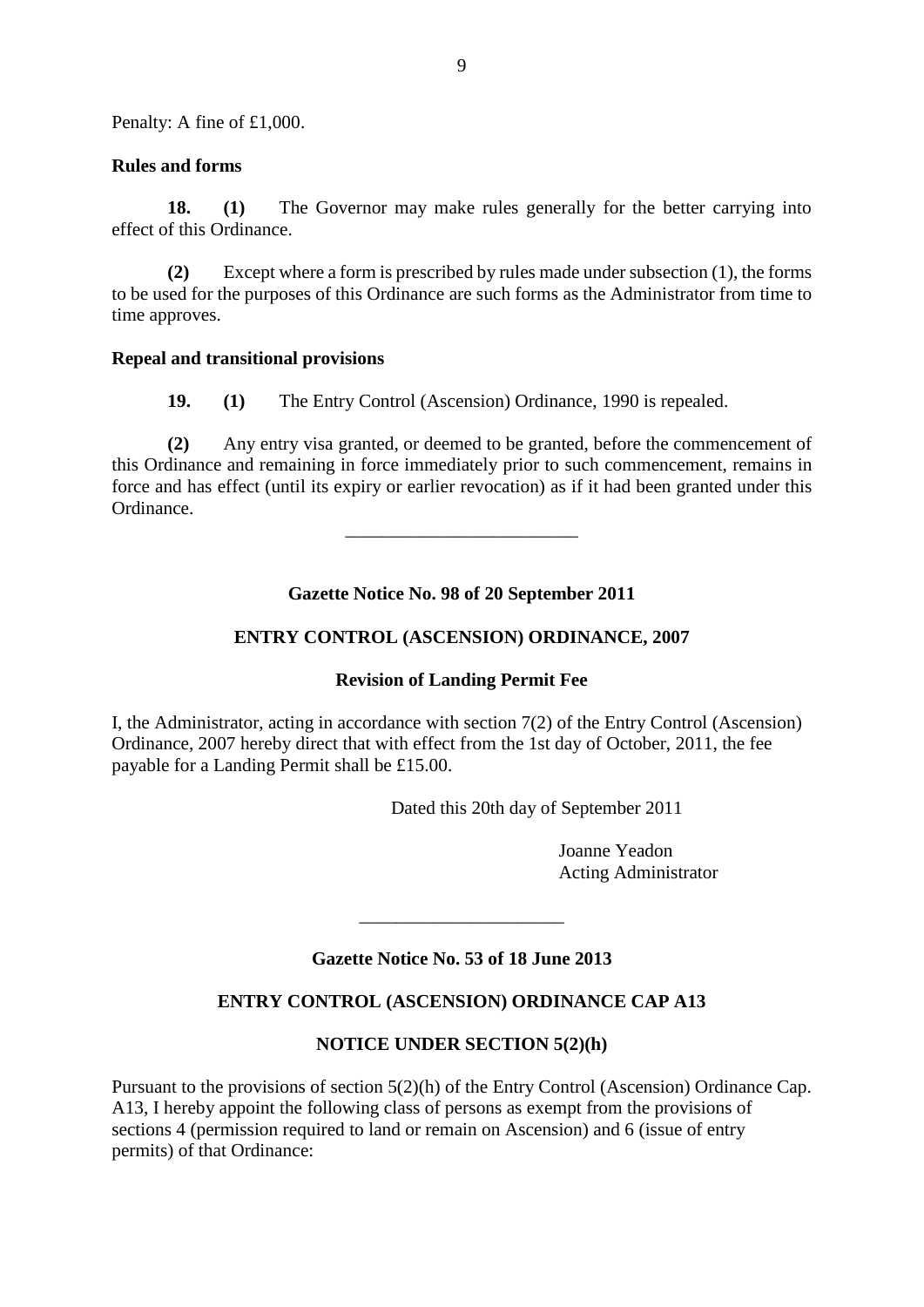- 1. Persons in the service of the Crown in right of Her Majesty's Government of the United Kingdom, when entering Ascension in connection with their Official duties; and
- 2. Their exempt dependants as defined by section 5(3) of the Ordinance.

Dated this 18th day of June 2013

Mark Capes Governor

### **Gazette Notice No. 49 of 20 April 2017**

\_\_\_\_\_\_\_\_\_\_\_\_\_\_\_\_\_\_

#### **ENTRY CONTROL (ASCENSION) ORDINANCE 2007**

#### **Revision of Entry Permit Fees**

I, the Acting Administrator, acting in accordance with section 6(2) of the Entry Control (Ascension) Ordinance, 2007 hereby direct that with effect from the 1st day of May, 2017, the fees payable for an Entry Permit will be as set out in the following Schedule:

#### **SCHEDULE**

| <b>Condition of Entry</b>                                   | Standard | Fast Track* | Under 12's |  |
|-------------------------------------------------------------|----------|-------------|------------|--|
| Tourist                                                     | £20.00   | £30.00      | £5.00      |  |
| Single Transit                                              | £20.00   | £30.00      | £5.00      |  |
| Double Transit (3 months validity)                          | £30.00   | £45.00      | £5.00      |  |
| Short Term Business (1 - 14 days validity)                  | £65.00   | £75.00      | N/A        |  |
| Long Term Business (longer than 14 days)                    | £35.00   | £55.00      | N/A        |  |
| Scientific/Research Visitor                                 | £25.00   | £35.00      | N/A        |  |
| Contractor A                                                | £50.00   | £75.00      | N/A        |  |
| Contractor B                                                | £80.00   | £120.00     | N/A        |  |
| Contractor C                                                | £100.00  | £150.00     | N/A        |  |
| Employment                                                  | £20.00   | £30.00      | N/A        |  |
| Employment-Dependant                                        | £10.00   | £15.00      | £10.00     |  |
| <b>Extension to Permit</b>                                  | £10.00   | £15.00      | £5.00      |  |
| * For those wishing to arrive within 14 days of application |          |             |            |  |

Dated this 20th day of April 2017

Judith Brown Acting Administrator

#### **Descriptions of Permit Categories**

#### **Tourist**

For those visiting on holiday or visiting family on Ascension. Maximum stay - 3 months.

#### **Single Transit**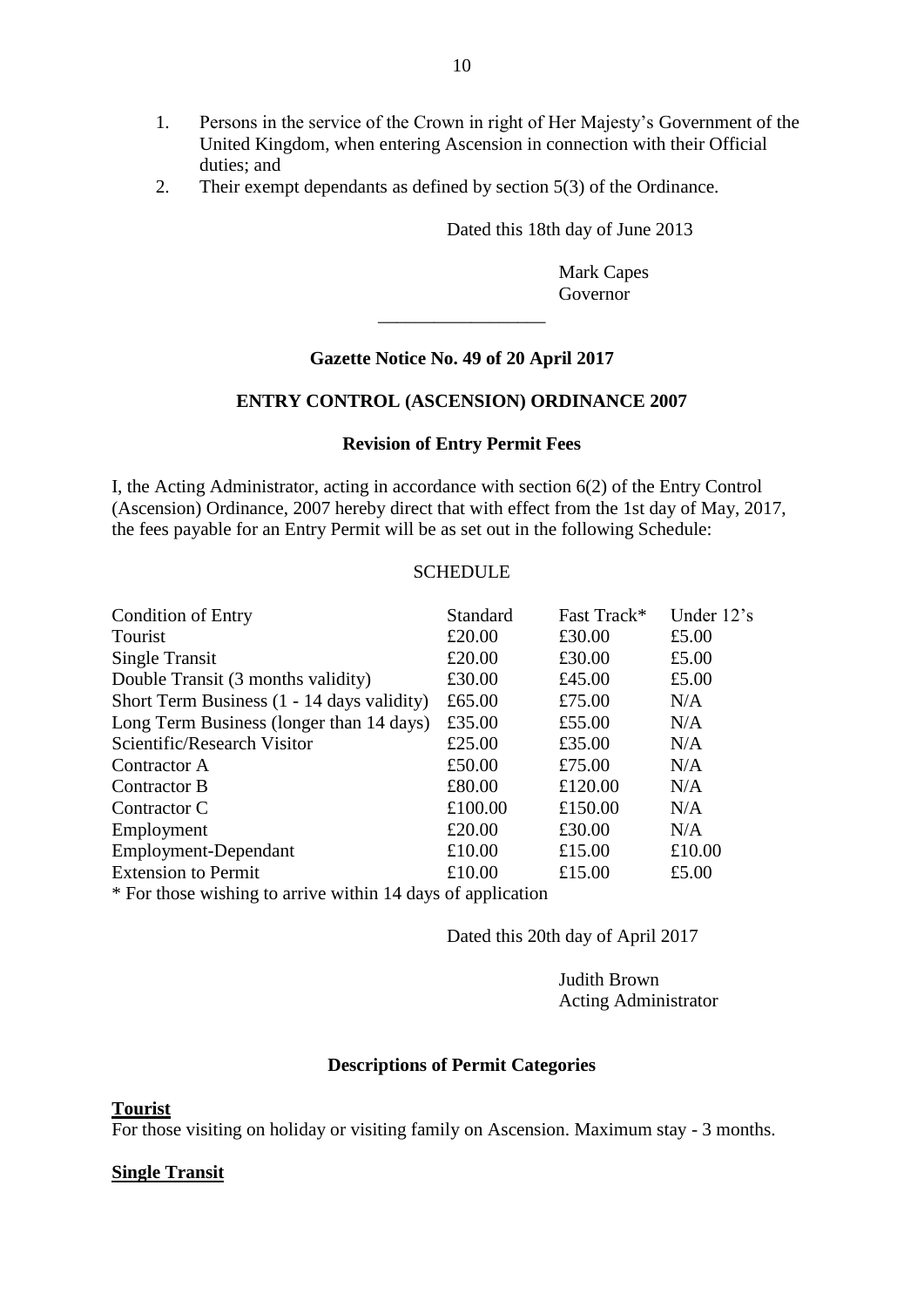## **Double Transit**

As for single transit but where a return journey will involve a stopover of the maximum period of 7 days on Ascension.

# **Short Term Business (for stays of 1 – 14 days validity)**

To enable business representatives to visit Ascension Island as part of their work related activities for a period of 14 days or less. The requirement to register with the Director of Resources and pay income tax liability is waived for holders of this permit.

## **Long Term Business (for stays longer than 14 days)**

To enable business representatives to visit Ascension Island as part of their work related activities. Maximum period - 2 months.

## **Scientific/Research Visitor**

For persons visiting Ascension to conduct scientific activities, research or conservation related activities. Maximum period - 3 months.

# **Contractor A**

For an employee of a non-Ascension company conducting work directly for or through a third party or for a major organisation on Ascension on a sub-contracting basis. Maximum period – 3 months

(Single Entry).

# **Contractor B**

As for Contractor A but for a period of 6 months with multiple entry conditions.

## **Contractor C**

As for Contractor A but for a period of 1 year with multiple entry conditions.

## **Extension to permit**

The Administrator can extend the validity in some circumstances.

## **Employment**

For full-time employees of designated employing organisations on Ascension for a maximum period of 30 months.

## **Employment-Dependents**

For dependents of those on "Employment" status where the employer accepts full liability for them within the employee's contract.

\_\_\_\_\_\_\_\_\_\_\_\_\_\_\_\_\_\_\_